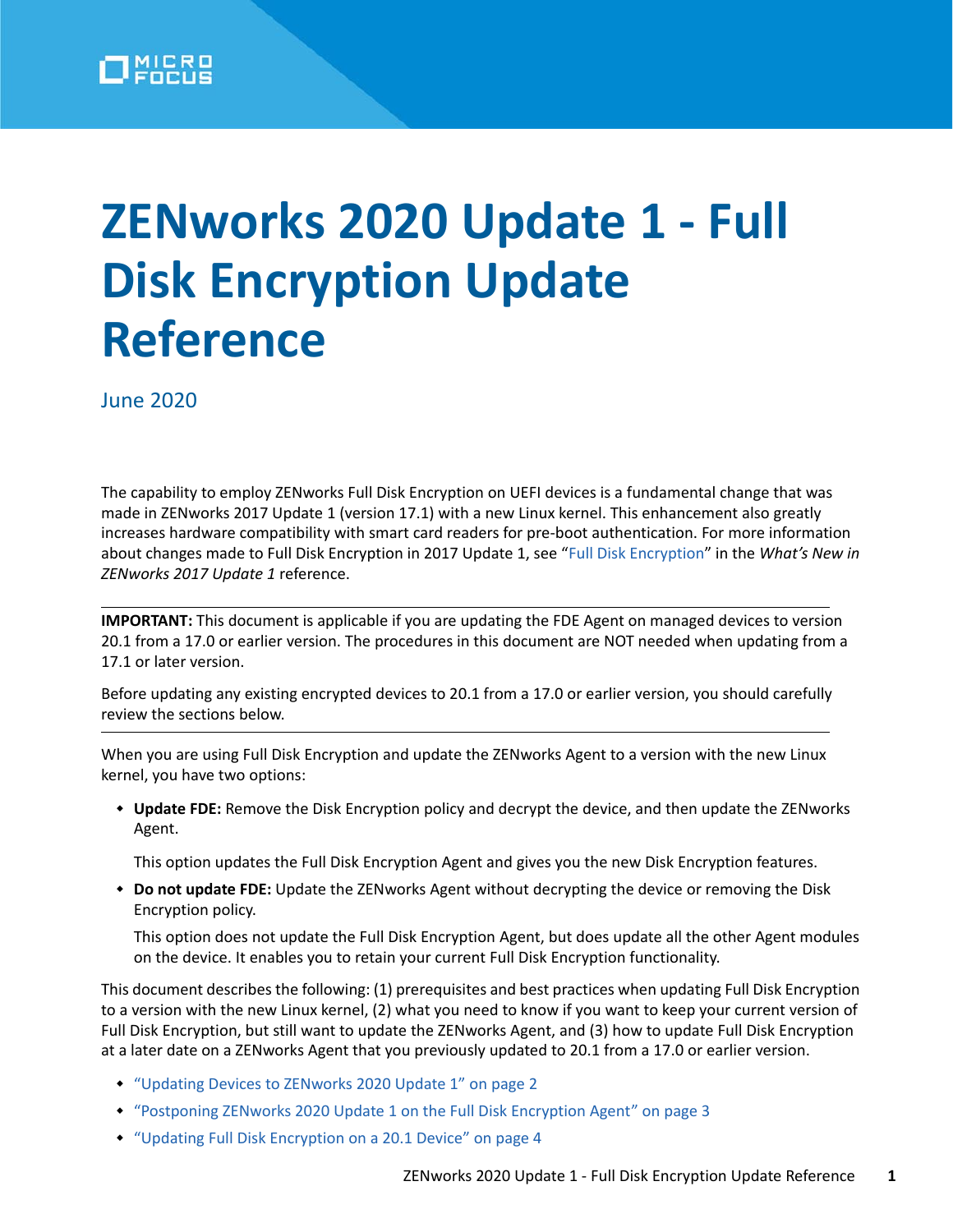- ["Workflow Diagram" on page 6](#page-5-0)
- ["Legal Notice" on page 7](#page-6-0)

## <span id="page-1-0"></span>**Updating Devices to ZENworks 2020 Update 1**

To get the enhancements of the new Linux kernel, you must update your devices to a 17.1 or later ZENworks Agent and employ a new Disk Encryption policy from an updated server. Reviewing the comments in this section will help you to successfully transition Full Disk Encryption to ZENworks 2020 Update 1:

#### **Prerequisites when updating the Full Disk Encryption agent to ZENworks 20.1**

Perform the prerequisites below to successfully update the Full Disk Encryption Agent:

**1** If you are updating from ZENworks 17.0, enable the **Volume Decrypted** event in ZENworks Control Center before decrypting any devices. See Monitor Agent Events in ZCC in Step 3 below.

*Skip this step for 11.4.3 and earlier versions*.

**2** Remove Disk Encryption policy assignments from encrypted devices, and refresh those devices to start disk decryption and, if applicable, PBA removal.

See ["Policy Removal](https://www.novell.com/documentation/zenworks-2020/pdfdoc/zen_fde_policies/zen_fde_policies.pdf#bpoav25)" in the *ZENworks Full Disk Encryption Policy Reference*.

- **3** Verify the completion of disk decryption on applicable devices using one of the following methods:
	- **Monitor Agent Events in ZCC:** This option is only available in 17.0 and later versions of the ZENworks Control Center, and you need to have the **Volume Decrypted** event enabled before starting decryption. The events display in **Audit and Messages** > **Events** > **Agent Events**.

See "[Enabling Change Events](https://www.novell.com/documentation/zenworks-2020/pdfdoc/zen_fde_audit/zen_fde_audit.pdf#b1962dh1)" and ["Viewing Generated Change Events"](https://www.novell.com/documentation/zenworks-2020/pdfdoc/zen_fde_audit/zen_fde_audit.pdf#b1962dh7) in the *ZENworks 2020 Update 1 - Auditing Full Disk Encryption Events* reference.

- **Registry key value:** Open the **Search** feature from Windows Start on the device, and type regedit in the **Search** field to open the Registry Editor. In the Registry Editor, go to HKEY\_LOCAL\_MACHINE\\Software\\SECUDE\\SNB\\FDE. If a device is still in an encryption state: encrypted, encrypting, or decrypting, the registry keys will have the following status of encryption or decryption:
	- *DriveInProgress:* SZ registry key indicates which drive is encrypted, encrypting, or decrypting by the drive letter.
	- *OperationInProgress:* DWORD registry key indicates encryption status (1) or decryption status  $(2).$
	- *ProgressPercent:* DWORD registry key indicates percent complete of encryption or decryption (hex 64 or decimal 100).

If there is not an EncryptionProgress folder with the registry keys provided above, there is not a Disk Encryption policy enforced on the device.

**NOTE:** You can also run a batch file through the Active Directory or deploy a bundle to run the batch file rather than accessing individual devices to check the registry keys.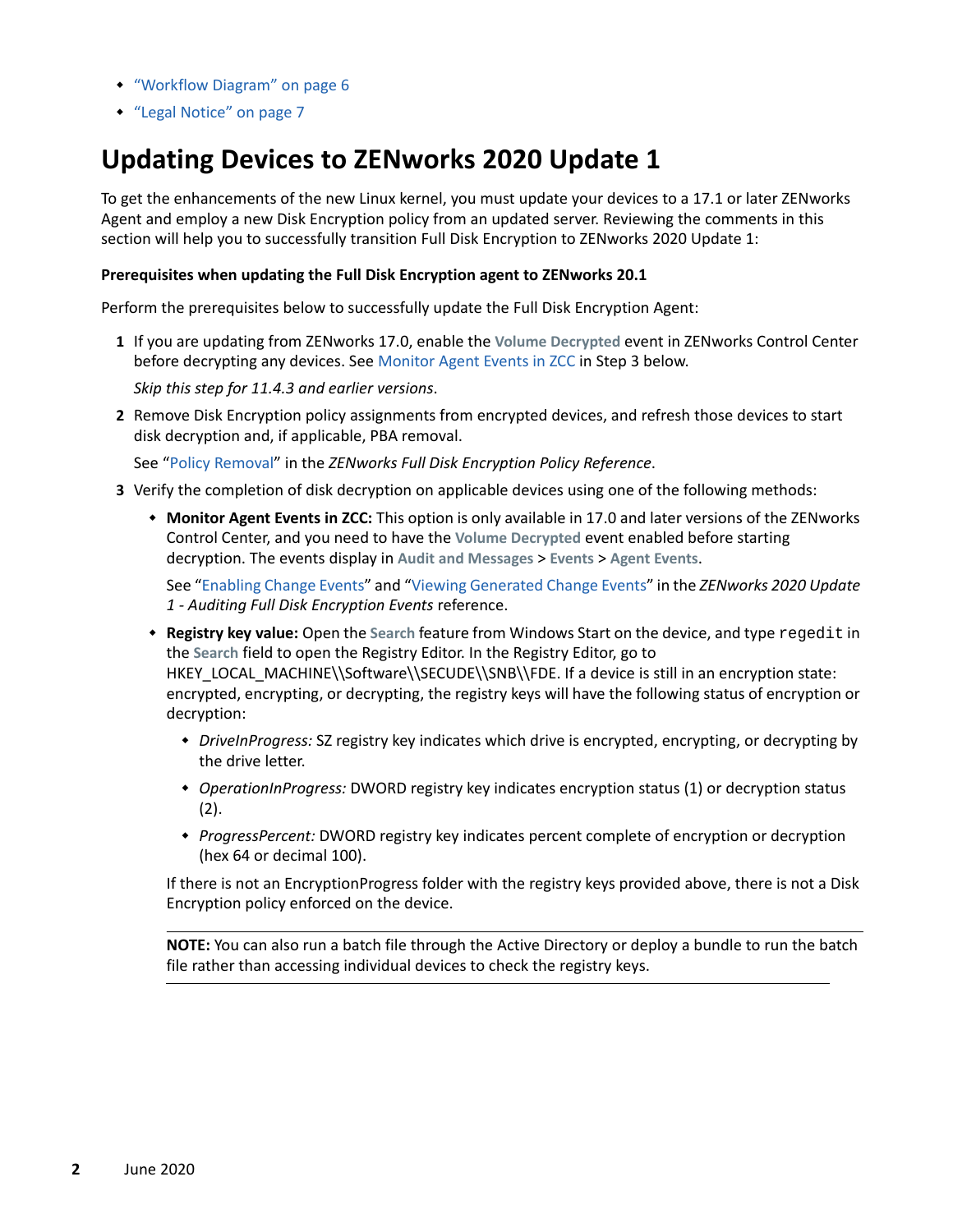- **Component status FDE command:** Open a command prompt on the device and change the directory (cd) to %ZENWORKS\_HOME%\esm. From this directory type zescommand.exe/componentStatus FDE
	- *Volume(s) encrypted:* If the return value is negative, then a policy is enforced with encryption in place.
	- *No policy or encryption:* If the return value is positive, there is no Disk Encryption policy in place or initialized.
- **FDE About Box:** Open the Full Disk Encryption About box on the device, and check the encryption Status. For more information, see ["Accessing the Full Disk Encryption Agent"](https://www.novell.com/documentation/zenworks-2020/pdfdoc/zen_fde_agent/zen_fde_agent.pdf#t424d8qrs1x3) in the *ZENworks Full Disk Encryption Agent Reference*.
- <span id="page-2-1"></span>**4** After first verifying they are not referencing managed devices, delete unused 17.0 or earlier version Disk Encryption policies.

To verify no devices are being referenced, select the policy in the ZENworks Control Center, and verify there are no Device, User, or Group assignments in the **Relationships** page.

For deleting a policy, see "[Deleting Policies"](https://www.novell.com/documentation/zenworks-2020/pdfdoc/zen_fde_policies/zen_fde_policies.pdf#bokpjf6) in the *ZENworks Full Disk Encryption Policy Reference*.

Once you successfully remove Disk Encryption policies from devices, decrypt drives, and delete old Disk Encryption policies, you are prepared to update the ZENworks Agent to ZENworks 20.1 and to create and apply a new Disk Encryption policy.

For information on updating ZENworks, see the *[ZENworks System Updates Reference](https://www.novell.com/documentation/zenworks-2020/pdfdoc/zen_sys_updates/zen_sys_updates.pdf#bookinfo)*.

For information on creating and applying a new Disk Encryption policy, see ["Policy Deployment"](https://www.novell.com/documentation/zenworks-2020/pdfdoc/zen_fde_policies/zen_fde_policies.pdf#bnj4sa4) in the *ZENworks Full Disk Encryption Policy Reference*.

#### **Best Practices**

You cannot successfully apply a 17.0 or earlier Disk Encryption policy to a Full Disk Encryption Agent running ZENworks 20.1.

- For the reason stated above, you should delete pre-17.1 Disk Encryption policies after removing them from Full Disk Encryption agents that you are updating to 20.1.
- When deleting a pre-17.1 Disk Encryption policy, ensure that it is not referencing a managed device. See [Step 4](#page-2-1) in the prerequisites below.
- We recommend that any new Disk Encryption policies you create in ZENworks have **20.1** appended to the policy name until you have a management zone that is free of any pre-17.1 Disk Encryption policies.

A ZENworks 2020 Update 1 server will also append the policy version to the Administrator Notes on the Summary page for any new Disk Encryption policies created in the ZENworks Control Center.

## <span id="page-2-0"></span>**Postponing ZENworks 2020 Update 1 on the Full Disk Encryption Agent**

We recognize that you may need to postpone the update of the ZENworks 20.1 Full Disk Encryption Agent on some of your managed devices. If this is the case, you can still update servers and the ZENworks Agent on your devices. Any devices that still have a Disk Encryption policy in place during the update will not apply the update to the Full Disk Encryption Agent.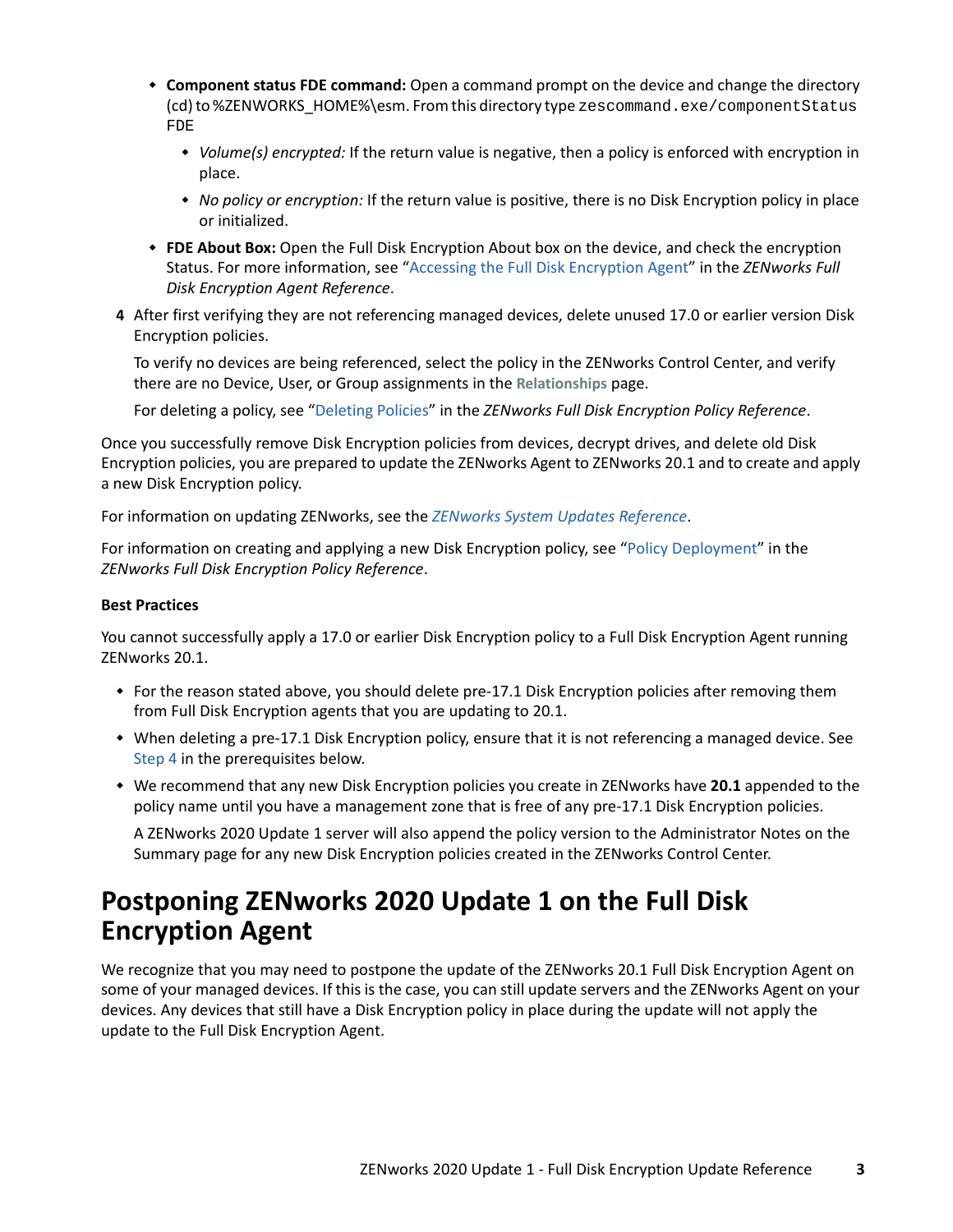#### **Considerations when not updating the Full Disk Encryption Agent to 20.1:**

Although we encourage you to fully update all devices, postponing the update of the Full Disk Encryption Agent enables you to focus on devices that need this update while delaying or excluding the update of devices that do not.

#### **Why would I not update Full Disk Encryption?**

- The device has an OPAL-compliant self-encrypting drive that is using native hardware encryption and drive locking only (no software encryption), and you want to continue to use it that way.
- The device encryption is working fine, and the device does not require any of the later version encryption functionality mentioned in the *[What's New in ZENworks 2017 Update 1](https://www.novell.com/documentation/zenworks-2017-update-1/zen_whats_new/data/t434nw77zhsu.html)* reference.

#### **What if I delay the update of Full Disk Encryption?**

- Pre-17.1 Disk Encryption policies will remain enforced with their current capabilities (17.0 or earlier version policies) on devices with a 20.1 ZENworks Agent until you remove them.
- A Disk Encryption policy created on a ZENworks 20.1 server cannot be successfully enforced on a 17.0 or earlier Full Disk Encryption Agent.
- Updating the Full Disk Encryption Agent to 20.1 on a ZENworks Agent that was previously updated to 20.1 from a 17.0 or earlier version requires a different process than the standard update with the ZENworks Agent. See [Updating Full Disk Encryption on a 20.1 Device.](#page-3-0)

### <span id="page-3-0"></span>**Updating Full Disk Encryption on a 20.1 Device**

As stated in the previous sections, if you update your server and the ZENworks Agent to ZENworks 20.1 from a 17.0 or earlier version, but leave a Disk Encryption policy in place on the device, the Full Disk Encryption Agent will continue to run the older version and not complete the update, even though the other ZENworks modules will update to the new version. This section provides information for updating the Full Disk Encryption Agent to ZENworks 20.1 on a device that already has the ZENworks 2020 Update 1 Agent installed.

To update a 17.0 or earlier Full Disk Encryption Agent on a 20.1 or later ZENworks Agent:

**1** If you are updating from ZENworks 17.0, enable the **Volume Decrypted** event in ZENworks Control Center before decrypting any devices. See Monitor Agent Events in ZCC in [Step 3](#page-3-1) below.

*Skip this step for 11.4.3 and earlier versions*.

**2** Remove the Disk Encryption policy assignment from the encrypted device, and refresh the device to start disk decryption and, if applicable, PBA removal.

See ["Policy Removal](https://www.novell.com/documentation/zenworks-2020/pdfdoc/zen_fde_policies/zen_fde_policies.pdf#bpoav25)" in the *ZENworks Full Disk Encryption Policy Reference*.

- <span id="page-3-1"></span>**3** Verify the completion of disk decryption by doing one of the following:
	- **Monitor Agent Events in ZCC:** This option is only available in 17.0 and later versions of the ZENworks Control Center, and you need to have the **Volume Decrypted** event enabled before starting decryption. The events display in **Audit and Messages** > **Events** > **Agent Events**.

See "Enabling Change Events" and "Viewing Generated Change Events" in the *ZENworks 2020 Update 1 - Auditing Full Disk Encryption Events* reference.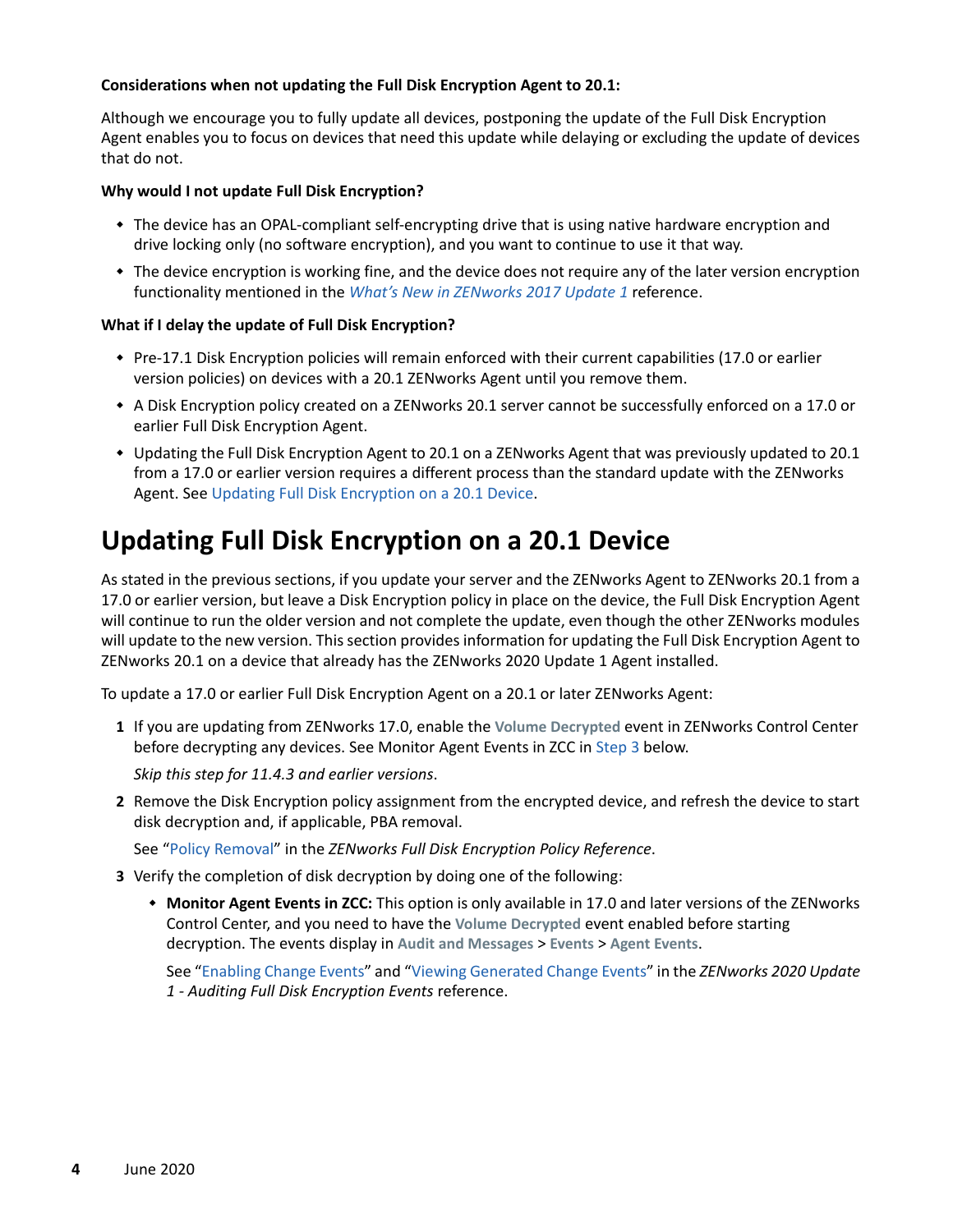- **Registry key value:** Open the **Search** feature from Windows Start on the device, and type regedit in the **Search** field to open the Registry Editor. In the Registry Editor, go to HKEY\_LOCAL\_MACHINE\\Software\\SECUDE\\SNB\\FDE. If a device is still in an encryption state: encrypted, encrypting, or decrypting, the registry keys will have the following status of encryption or decryption:
	- *DriveInProgress:* SZ registry key indicates which drive is encrypted, encrypting, or decrypting by the drive letter.
	- *OperationInProgress:* DWORD registry key indicates encryption status (1) or decryption status  $(2).$
	- *ProgressPercent:* DWORD registry key indicates percent complete of encryption or decryption (hex 64 or decimal 100).

If there is not an EncryptionProgress folder with the registry keys provided above, there is not a Disk Encryption policy enforced on the device.

**NOTE:** You can also run a batch file through the Active Directory or deploy a bundle to run the batch file rather than accessing individual devices to check the registry keys.

- **Component status FDE command:** Open a command prompt on the device and change the directory (cd) to %ZENWORKS\_HOME%\esm. From this directory type zescommand.exe/componentStatus FDE
	- *Volume(s) encrypted:* If the return value is negative, then a policy is enforced with encryption in place.
	- *No policy or encryption:* If the return value is positive, there is no Disk Encryption policy in place or initialized.
- **FDE About Box:** Open the Full Disk Encryption About box on the device, and check the encryption Status. For more information, see "Accessing the Full Disk Encryption Agent" in the *ZENworks Full Disk Encryption Agent Reference*
- **4** After first verifying they are not referencing managed devices, delete unused 17.0 or earlier version Disk Encryption policies.

To verify no devices are being referenced, select the policy in the ZENworks Control Center, and verify there are no Device, User, or Group assignments in the **Relationships** page.

For deleting a policy, see "[Deleting Policies"](https://www.novell.com/documentation/zenworks-2020/pdfdoc/zen_fde_policies/zen_fde_policies.pdf#bokpjf6) in the *ZENworks 2020 Update 1 Full Disk Encryption Policy Reference*.

- **5** Follow one of the procedures below to update the Full Disk Encryption agent on the device to ZENworks 2020 Update 1. These scenarios assume that you have already updated the ZENworks Agent to 20.1 and the Full Disk Encryption Agent did not successfully update at that time because you had a Disk Encryption policy enforced.
	- **Redeploy the update package:** You can run this option for more than one device by using a Quick Task. To use the Quick Task option to redeploy the update:
		- 1. Go to **Devices** > **Workstations**, and select the applicable device(s) or group(s).
		- 2. Open the **Quick Task** drop-down menu, and select **Verify Last Update**.

This will run the FDE Update MSIs on the selected devices.

- **Update FDE using a quick task:** Do the following in ZENworks Control Center:
	- 1. Browse to and select a device group, device folder, or device(s).
	- 2. Click **Quick Tasks** to open the drop-down menu, and select **Verify Last Update**.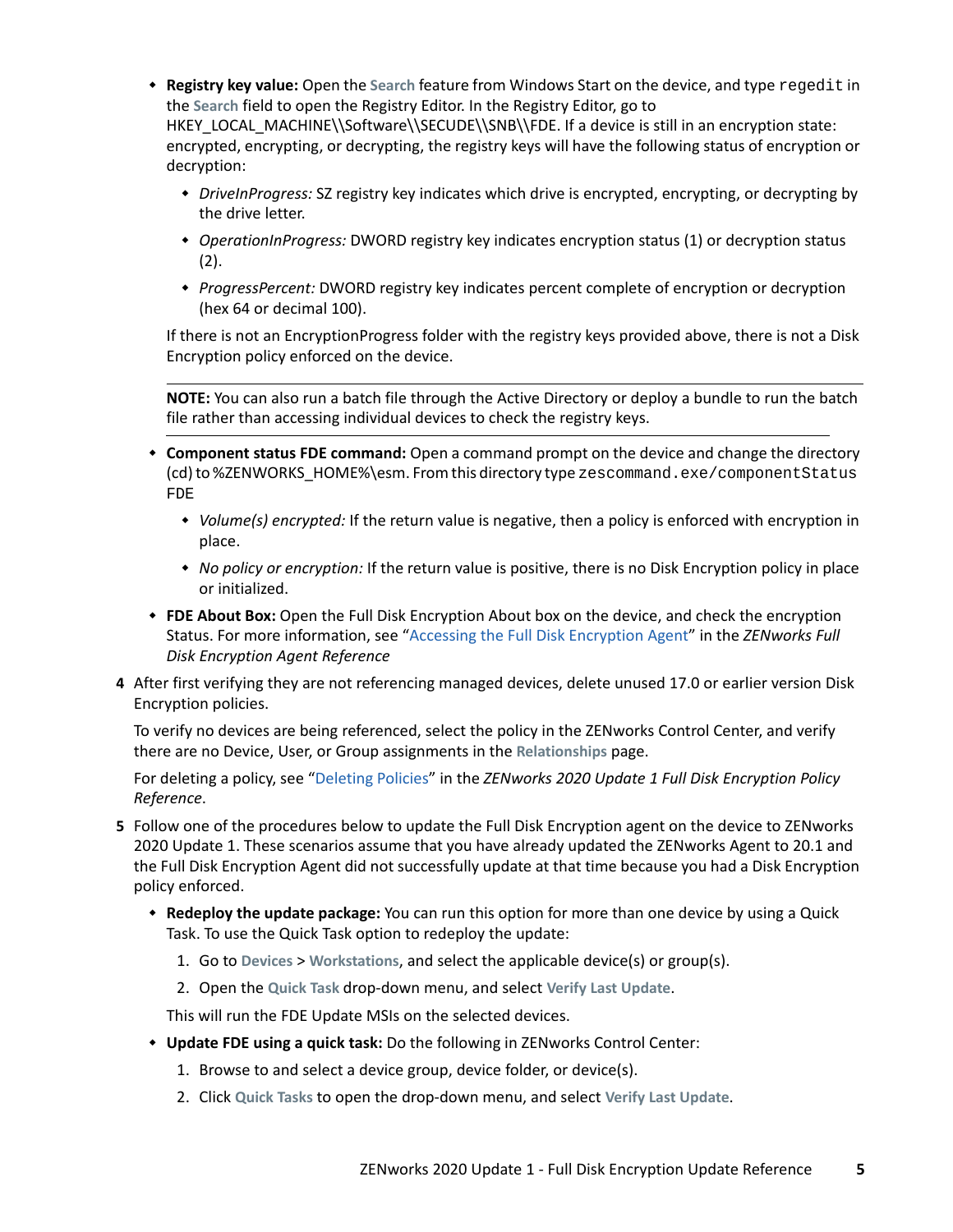This will run each MSI from the system update on applicable devices.

- **Update FDE using the Admin Command Prompt:** Do the following to rerun the Update MSI files on the device:
	- 1. Copy the MSI files below from the server to the device, such as C:\Temp.

Server copy location: %ZENWORKS\_HOME%\install\downloads\msi folder.

- novell-zenworks-fde-api-*version-number*.msi
- novell-zenworks-fde-sec-*version-number*.x86\_64.msi
- novell-zenworks-fde-*version-number*.msi
- 2. Open the Administrator Command Prompt on the device and run each command below in sequence using the version numbers from the files you copied.
	- msiexec.exe /i novell-zenworks-fde-api-*version-number*.x86\_64.msi /qn / L\*v C:\Windows\Temp\fde\_api\_install\_Log.txt
	- msiexec.exe /i novell-zenworks-fde-sec-*version-number*.x86\_64.msi /qn UPGD=1 ADMINPWD={11111111-2222-3333-4444-555555555555} WMIQUERY=0 / L\*v C:\Windows\Temp\fde\_sec\_install\_Log.txt
	- msiexec.exe /i novell-zenworks-fde-*version-number*.msi /qn /L\*v C:\Windows\Temp\novell-zenworks-fde\_install\_Log.txt

**NOTE:** You can also setup batch files to rerun the MSIs if they are available on a network share or somewhere the agent can access them.

## <span id="page-5-0"></span>**Workflow Diagram**

Use the diagram below as a quick reference for the different workflows that are discussed in this document: